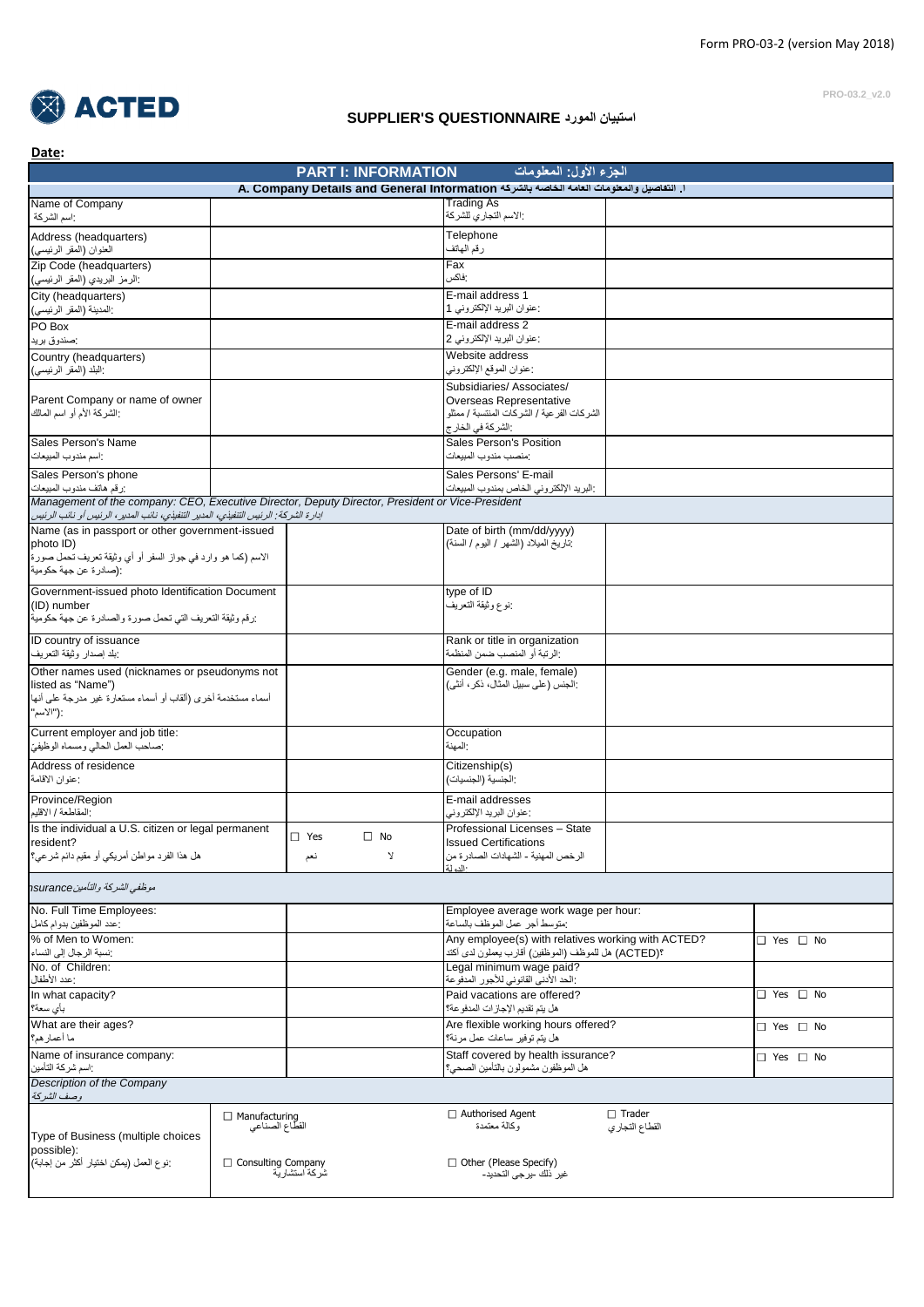| Sector of Business (multiple<br>choices possible):<br>·قطاع العمل (يمكن اختيار  أكثر  من إجابة)                                                  | Goods/Supplies<br>النصائع-الامدادات<br>□ Services<br>الخدمات |                                 | Equipment<br>المعدات<br>□ Other (Please Specify)<br>غير  ذلك – بر جي التحديد – | $\Box$ Works<br>الأعمال       |                      |
|--------------------------------------------------------------------------------------------------------------------------------------------------|--------------------------------------------------------------|---------------------------------|--------------------------------------------------------------------------------|-------------------------------|----------------------|
| Year Established:<br>سنة التأسيس                                                                                                                 |                                                              |                                 | Country of registration:<br>بلد التسجيل                                        |                               |                      |
| Licence number:<br>رزقم الرخصة                                                                                                                   |                                                              |                                 | Valid until:<br>:صالحة حتى                                                     |                               |                      |
| Working languages:<br>الغات العمل                                                                                                                | $\Box$ English<br>$\Box$ Arabic                              | $\Box$ French<br>$\Box$ Chinese | $\Box$ Spanish<br>$\Box$ Other (Please Specify)                                | $\Box$ Russian                |                      |
| Technical documents available in:<br>المستندات التقنية متوفر ة باللغة                                                                            | $\Box$ English<br>$\Box$ Arabic                              | $\Box$ French<br>$\Box$ Chinese | $\Box$ Spanish<br>□ Other (Please Specify)                                     | $\Box$ Russian                |                      |
| ب المعلومات المالية B. Financial Information                                                                                                     |                                                              |                                 |                                                                                |                               |                      |
| VAT Number:<br>رزقم ضريبة القيمة المضافة                                                                                                         |                                                              |                                 | Tax Number:<br>:الرقم الضريبي                                                  |                               |                      |
| <b>Bank Name:</b><br>اسم البنك                                                                                                                   |                                                              |                                 | <b>Bank Account Number:</b><br>رزقم الحساب البنكى                              |                               |                      |
| <b>Bank Address:</b><br>:عنوان البنك                                                                                                             |                                                              |                                 | Account Name:<br>: اسم الحساب                                                  |                               |                      |
| Swift/BIC number:<br>: رقم الرمز المعرف للبنك                                                                                                    |                                                              |                                 | <b>Standard Payment Terms:</b><br>شروط الدفع القياسية                          |                               |                      |
| هل خضعت حسابات الشركة للتنقيق في آخر 3 سنوات؟ Has the company been audited in the last 3 years? [                                                |                                                              |                                 |                                                                                | Yes<br>$\Box$                 | $\Box$ No            |
| Please attach a copy of the company's most recent Annual or Audited Financial Report<br>يرجى إرفاق نسخة من أحدث تقرير مالي سنوي أو مدقق للشركة ا |                                                              |                                 |                                                                                | $\Box$ Attached<br>تم ار فاقه |                      |
| : القيمة السنوية لإجمالي المبيعات لأخر 3 سنوات :Annual Value of Total Sales for the last 3 Years                                                 |                                                              |                                 |                                                                                |                               |                      |
| Year:<br>السنة                                                                                                                                   | USD:<br>دو لار أمريكي                                        | Year:<br>السنة                  | USD:<br>دولار أمريكي                                                           | Year:<br>السنة                | USD:<br>دولار أمريكي |
| : القيمة السنوية لبيع الصادرات لآخر 3 سنوات Annual Value of Export Sales for the last 3 years                                                    |                                                              |                                 |                                                                                |                               |                      |
| Year:<br>:السنة                                                                                                                                  | USD:<br>دو لار أمريكي                                        | Year:<br>السنة                  | USD:<br>دولار أمريكي                                                           | Year:<br>:السنة               | USD:<br>دولار أمريكي |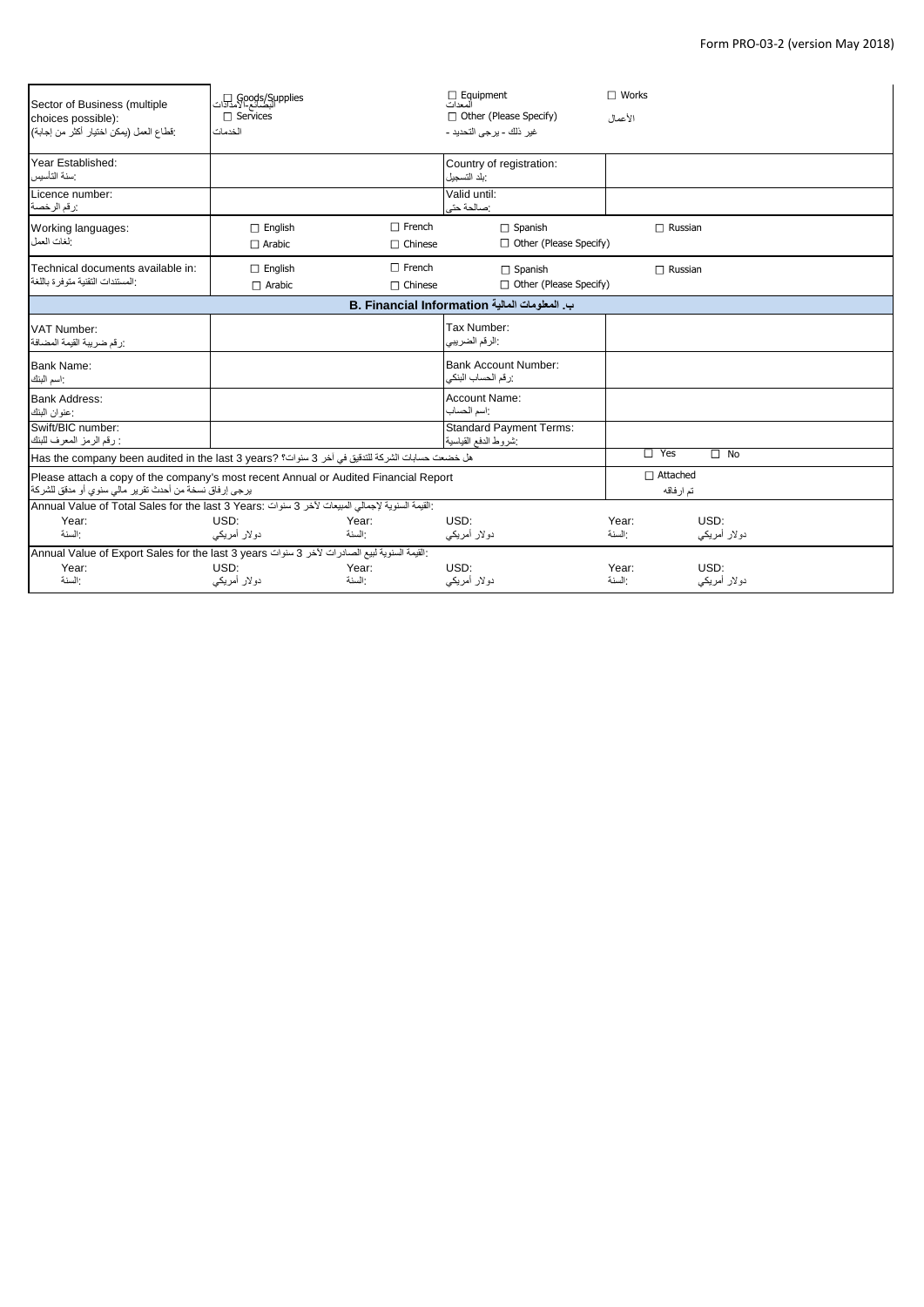| ج. الخبرات C. Experience                                                                                                                                                                                                                                                                         |                             |                                                   |                                                     |                                               |               |                                |
|--------------------------------------------------------------------------------------------------------------------------------------------------------------------------------------------------------------------------------------------------------------------------------------------------|-----------------------------|---------------------------------------------------|-----------------------------------------------------|-----------------------------------------------|---------------|--------------------------------|
| Companie's recent business with ACTED and/or other International Aid Agencies or United Nations Agencies:                                                                                                                                                                                        |                             |                                                   |                                                     |                                               |               |                                |
| :الأعمال الأخيرة للشركات مع منظمة أكتد و / أو وكالات المعونة الدولية الأخرى أو وكالات الأمم المتحدة                                                                                                                                                                                              |                             |                                                   |                                                     |                                               |               |                                |
| Organisation أسم المنظمة                                                                                                                                                                                                                                                                         | Contact person حبهة الاتصال | Phone/E-mail<br>رقم الهاتف / البريد<br>الإلكتروني | Goods/Works/Services<br>البضائع   الأعمال   الخدمات | Value (USD)<br>القيمة (بالدولار<br>:(الأمريكي | Year<br>السنة | Destination<br>المكان المقصود  |
| 1<br>$\overline{c}$                                                                                                                                                                                                                                                                              |                             |                                                   |                                                     |                                               |               |                                |
| 3                                                                                                                                                                                                                                                                                                |                             |                                                   |                                                     |                                               |               |                                |
| $\overline{\mathbf{4}}$                                                                                                                                                                                                                                                                          |                             |                                                   |                                                     |                                               |               |                                |
| 5                                                                                                                                                                                                                                                                                                |                             |                                                   |                                                     |                                               |               |                                |
| What is your company's main area of expertise?<br>ما هو مجال الخبرة الرئيسي لشركتك؟                                                                                                                                                                                                              |                             |                                                   |                                                     |                                               |               |                                |
| What is your company's business coverage area?<br>ما هي المناطق التي تغطيها أعمال شركتك؟                                                                                                                                                                                                         |                             | $\Box$ National<br>المناطق الوطنية                | $\Box$ Restricted to (specify locations):           | مقتصرة على - قم بتحديد الأماكن                |               |                                |
| To which countries has your company exported and/or managed<br>projects in the last 3 years?                                                                                                                                                                                                     |                             |                                                   |                                                     |                                               |               |                                |
| ما هي الدول التي قامت شركتك بالتصدير لها و / أو إدارة المشاريع فيها في آخر 3 سنوات؟                                                                                                                                                                                                              |                             |                                                   |                                                     |                                               |               |                                |
| Provide any other information that demonstrates your company's<br>qualifications and experience (eq. awards)<br>اذكر أي معلومات أخرى توضح مؤهلات شركتك وخبراتها (مثل الجوائز)                                                                                                                    |                             |                                                   |                                                     |                                               |               |                                |
| List any national or international Trade/Professional Organisations of                                                                                                                                                                                                                           |                             |                                                   |                                                     |                                               |               |                                |
| which your company is a member<br>:اذكر أسماء أي منظمات تجارية / مهنية وطنية أو دولية تعتبر شركتك عضوًا فيها                                                                                                                                                                                     |                             |                                                   |                                                     |                                               |               |                                |
|                                                                                                                                                                                                                                                                                                  |                             |                                                   | د. القدرات التقنية D. Technical Capability          |                                               |               |                                |
| Type of Quality Assurance Certificate<br>نوع شهادة ضمان الجودة                                                                                                                                                                                                                                   |                             |                                                   |                                                     |                                               |               | $\Box$ Attached<br>تم ار فاقها |
| Type of Certification/Qualification Documents<br>:نوع الشهادة / وثانق الناهيل                                                                                                                                                                                                                    |                             |                                                   |                                                     |                                               |               | $\Box$ Attached<br>تم ارفاقها  |
| International Offices/Representation<br>: المكاتب الدو لية / التمثيل                                                                                                                                                                                                                             |                             |                                                   |                                                     |                                               |               |                                |
| List below up to 10 of the core Goods and/or Services your company sells:<br>:اذكر أدناه ما يصل إلى 10 من السلع و / أو الخدمات الأساسية التي تقوم شركتك ببيعها                                                                                                                                   |                             |                                                   |                                                     |                                               |               |                                |
| 1)                                                                                                                                                                                                                                                                                               |                             | 6)                                                |                                                     |                                               |               |                                |
| 2)<br>3)                                                                                                                                                                                                                                                                                         |                             | 7)<br>8)                                          |                                                     |                                               |               |                                |
| 4)                                                                                                                                                                                                                                                                                               |                             | 9)                                                |                                                     |                                               |               |                                |
| 5)<br>List the main assets of your company (trucks & heavy machines, heavy & valuable equipment, premises & warehouses, production sites etc.)                                                                                                                                                   |                             | 10)                                               |                                                     |                                               |               |                                |
| :اذكر الممتلكات الرئيسية لشركتك (الشاحنات والألات الثقيلة والمعدات الثقيلة ذات القيمة والمباني والمستودعات ومواقع الإنتاج وما إلى ذلك)                                                                                                                                                           |                             |                                                   |                                                     |                                               |               |                                |
| 1)<br>2)                                                                                                                                                                                                                                                                                         |                             | 6)<br>7)                                          |                                                     |                                               |               |                                |
| 3)                                                                                                                                                                                                                                                                                               |                             | 8)                                                |                                                     |                                               |               |                                |
| 4)<br>5)                                                                                                                                                                                                                                                                                         |                             | 9)<br>10)                                         |                                                     |                                               |               |                                |
|                                                                                                                                                                                                                                                                                                  |                             |                                                   | هـ. متفرقات E. Miscellaneous                        |                                               |               |                                |
| Does your company have an Environmental Policy? (Yes/No)<br>هل لدى شركتك سياسة بيئية (نعم / لا)                                                                                                                                                                                                  |                             |                                                   |                                                     |                                               | $\Box$ Yes    | $\square$ No                   |
| Does your company have an Ethical Trading Policy? (Yes/No)<br>هل لدى شركتك سياسة التجارة الأخلاقية؟ (نعم / لا)                                                                                                                                                                                   |                             |                                                   |                                                     |                                               | $\Box$ Yes    | $\square$ No                   |
| Does your company have an Anti-terrorist Policy? (Yes/No)<br>$\Box$ Yes<br>هل لدى شركتك سياسة مكافحة الإر هاب؟ (نعم / لا)                                                                                                                                                                        |                             |                                                   |                                                     |                                               | $\square$ No  |                                |
| Is your company compliant with the EU General Data Protection Regulation (or equivalent)? (Yes/No)<br>هل شركتك متوافقة مع اللائحة العامة لحماية البيانات التابعة للاتحاد الأوروبي (أو ما يعادلها)؟ (نعم / لا)                                                                                    |                             |                                                   |                                                     |                                               | $\square$ Yes | $\square$ No                   |
| If you answered yes to the above two questions, please attach copies of your policy:<br>:إذا أجبت بنعم على الاسئلة أعلاه، فيرجى إرفاق نسخ من سياسات شركتك                                                                                                                                        |                             |                                                   |                                                     |                                               |               | $\Box$ Attached                |
| Has your company ever been bankrupt, or is in the process of being wound up, having its affairs administered by the courts, has entered into an<br>arrangement with creditors, has suspended business activities, is the subject of proceedings concerning these matters, or is in any analogous |                             |                                                   |                                                     |                                               |               | $\Box$ Yes                     |
| situation arising from a similar procedure provided for in national law?                                                                                                                                                                                                                         |                             |                                                   |                                                     |                                               |               | $\square$ No                   |
| هل سبق وأن تعرضت شركتك للإفلاس، أو كانت في مرحلة إنهاء أعمالها (التصفية)، أو تم إدراج أو مناسك الحائزي أو من الدائنين، أو علقت أنشطتها التجارية، أو كانت شركتك موضع<br>دعوى قضائية تتعلق بمثل هذه الأمور، أو سبق لها وأن كانت في حالة مشابهة ناشئة عن دعوى مماثلة منصوص عليها في القانون الوطني؟ |                             |                                                   |                                                     |                                               |               |                                |
| If you answered yes, please<br>provide details:<br>:إذا أجبت بنعم، يرجى ذكر التفاصيل                                                                                                                                                                                                             |                             |                                                   |                                                     |                                               |               |                                |
| Has your company ever been convicted of an offence concerning its professional conduct by a judgment which as force of res judicata?                                                                                                                                                             |                             |                                                   |                                                     |                                               |               | $\Box$ Yes                     |
| هل سبق وأن أدينت شركتك بجريمة تتعلق بسلوكها المهنى بموجب حكم يشكل قوة قضائية؟<br>If you answered yes, please                                                                                                                                                                                     |                             |                                                   |                                                     |                                               |               | $\Box$ No                      |
| provide details:<br>إذا أجبت بنعم، يرجى ذكر التفاصيل                                                                                                                                                                                                                                             |                             |                                                   |                                                     |                                               |               |                                |
| Has your company ever been guilty of grave professional misconduct proven by other menas?<br>هل سبق وأن أدينت شركتك بسوء سلوك مهنى جسيم تم إثباته بوسائل أخرى؟                                                                                                                                   |                             |                                                   |                                                     |                                               |               | $\Box$ Yes<br>$\Box$ No        |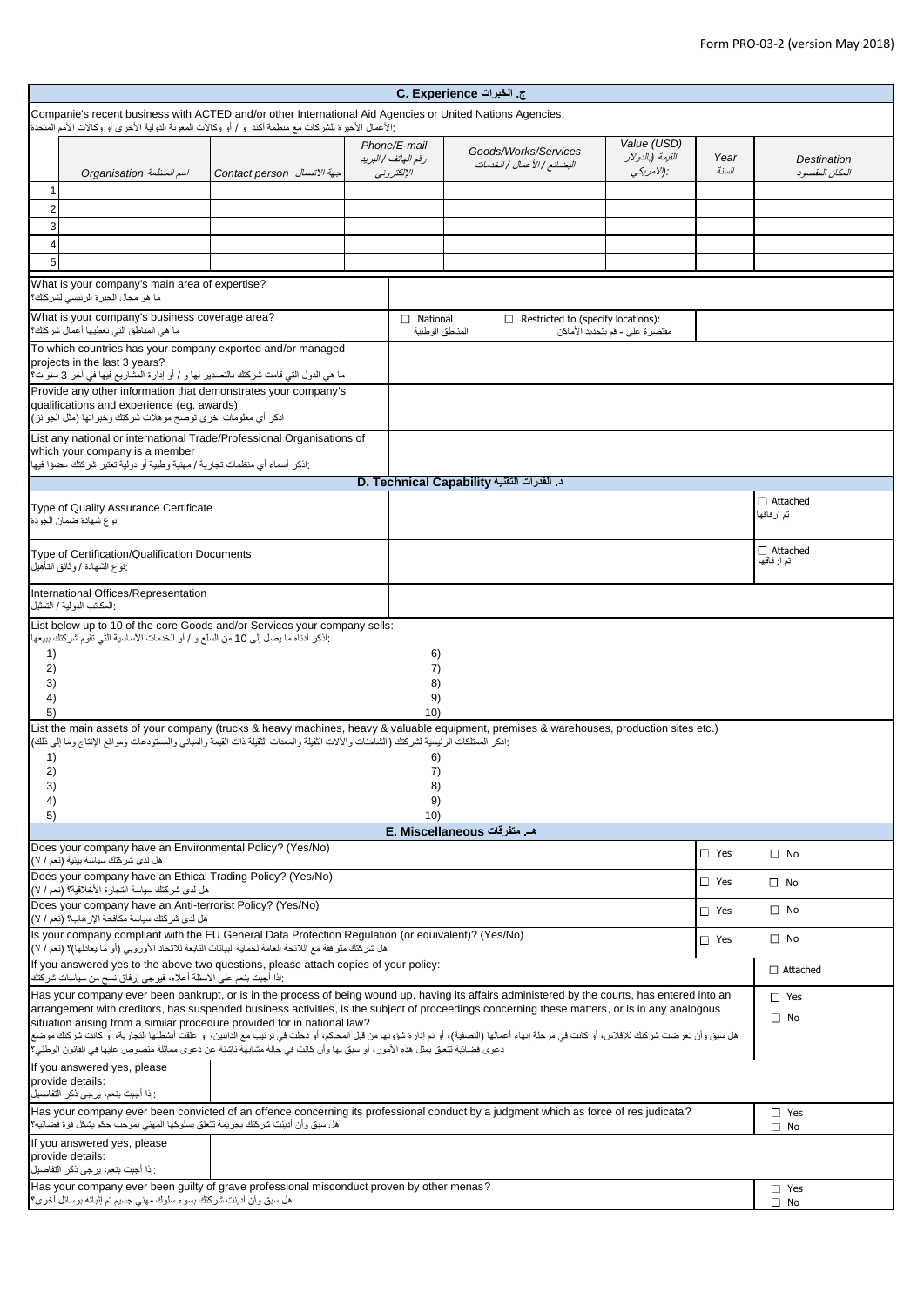| If you answered yes, please<br>provide details:<br>:إذا أجبت بنعم، يرجى ذكر التفاصيل ا |                                                                                                                                                                                                                                                                                                                                                                                                                                                                                                                  |                         |
|----------------------------------------------------------------------------------------|------------------------------------------------------------------------------------------------------------------------------------------------------------------------------------------------------------------------------------------------------------------------------------------------------------------------------------------------------------------------------------------------------------------------------------------------------------------------------------------------------------------|-------------------------|
| تتفيذ العقد فيها؟                                                                      | Has your company ever not fulfilled its obligations relating to the payment of social security contributions, or the payment of taxes in accordance<br>with the law of the country in which it is established, or with those of France, or those of the country where the contract is to be performed?<br>هل قامت شركتك من قبل بعدم الوفاء بالتزاماتها المتطقة بدفع اشتراك المناسات المتال المعامل المراشد القوانس الفاس والمع الوالغوان واغتالقوانين فرنسا، أو القوانين الضام الوانين الضاصة بالدولة التي سيتما | $\Box$ Yes<br>$\Box$ No |
| If you answered yes, please<br>provide details:<br>:إذا أجبت بنعم، يرجى ذكر التفاصيل   |                                                                                                                                                                                                                                                                                                                                                                                                                                                                                                                  |                         |
| organisation or any other illegal activity?                                            | Has your company ever been the subject of a judgement which has the force of res judicata for fraud, corruption, involvment in a criminal<br>هل سبق وأن تعرضت شركتك لحكم يشكل قوة قضائية فيما يتعلق بالاحتيال أو الفساد أو المشاركة في تنظيم اجرامي أو أي نشاط غير قانوني آخر؟                                                                                                                                                                                                                                   | $\Box$ Yes<br>$\Box$ No |
| If you answered yes, please<br>provide details:<br>:إذا أجبت بنعم، ير جي ذكر التفاصيل  |                                                                                                                                                                                                                                                                                                                                                                                                                                                                                                                  |                         |
|                                                                                        | Has your company ever been declared to be in serious breach of contract for failure to comply with its contractual obligations, following another<br>procurement procedure or grant award procedure financed by a donor country?<br>هل سبق أن تم الإعلان عن أن شركتك قد انتهكت العقد بشكل خطير بسبب اخفاقها بالامتثال لالتزاماتها باتباع اجراء شراء آخر أو إجراء تقديم منحة ممولة من قبل دولة مانحة ا                                                                                                            | $\Box$ Yes<br>$\Box$ No |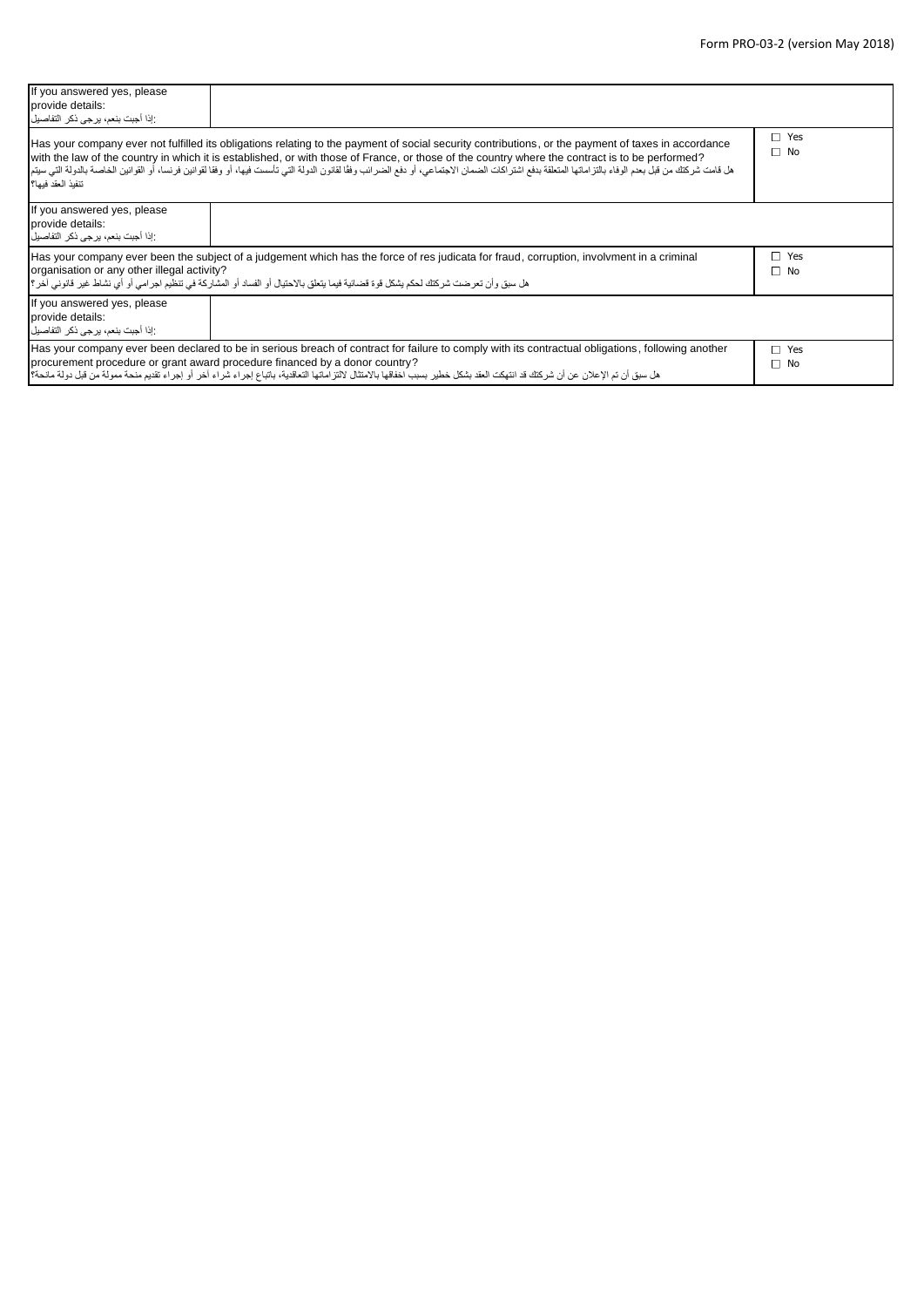| إذا أجبت بنعم، يرجى ذكر التفاصيل<br>Has your company ever been declared to be in serious breach of contract for failure to comply with its contractual obligations, following another<br>$\Box$ Yes<br>procurement procedure or grant award procedure financed by a donor country?<br>$\Box$ No<br>هل سبق أن تم الإعلان عن أن شركتك قد انتهكت العقد بشكل خطير بسبب اخفاقها بالامثال التحاقية التجاع بجراء شراء آخر أو إجراء تقديم منحة ممولة من قبل دولة مانحة؟<br>If you answered yes, please<br>provide details:<br>:إذا أجبت بنعم، يرجى ذكر التفاصيل<br>Has your company ever been in any dispute with any Governement Agency, the United Nations, or International Aid Organisations (including<br>$\Box$ Yes<br>ACTED)?<br>$\Box$ No<br>؟((ACTED) بما في ذلك منظمة أكتد) هل سبق وأن دخلت شركتك في أي نزاع مع أي وكالة حكومية أو مع الأمم المتحدة أو منظمات المعونة الدولية  <br>If you answered yes, please<br>provide details:<br>:إذا أجبت بنعم، يرجى ذكر التفاصيل<br>$\Box$ Yes $\Box$ No<br>$\Box$ Yes $\Box$ No<br>Do you accept visit of ACTED staff & external auditors to your<br>Do you agree with terms of payment of 30 days?<br>office?<br>هل توافق على شروط السداد لمدة 30 يومًا؟<br>هل تقبل قيام موظفى أكتد ومراجعي الحسابات الخارجيين بزيارة لمكتبك؟<br>الجزء الثاني: الشهادة PART II: CERTIFICATION<br>I, the undersigned warrant that the information provided in this form is correct, and in the event of changes, details will be provided to ACTED as soon as possible<br>in writing. I also understand that ACTED does not do business with companies, or any affiliates or subsidiaries, which engage in any practices that are in breach of<br>ACTED policies for Child Protection, Conflict of Interest Prevention, Anti-fraud & Anti-Corruption, Anti-terrorism & Anti-Money Laundering, Data Protection, and<br>against Sexual Exploitation.<br>أتعهد أنا الموقع أنناه بأن المعلومات الواردة في هذا النعوذج صحيحة، وفي حالة حدوث تغويث وسلم المعنى وأدرك أيضا أن أنتشح المركات وأن المنافض المراد وأي من فروعها أو الشرعات أوأي من فروعها أو الشرعات أو أي من فروعها أو الشركا<br>الثابعة لها، التي تشارك في أي ممارسات تنتهك سياسات آكند لحماية الطفل، وسلطت المعاسف المعلم المعالم الغال المعالم والمعافد المعالم والمعالم المعال وحماية البيانات والاستغلال الجنسي تتوفر هذه السياسات في أي ممارسات تنشارك في<br>الموقع التالي أو في أي مكتب من مكاتب آكتد<br>(available on https://www.acted.org/en/about-us/values-and-policies/code-of-conduct-and-policies/ and on request at any ACTED office).<br>Name:<br>Date:<br>:التاريخ<br>الأسم<br>Place:<br><b>Title/Position</b><br>:مكان التوقيع<br>:المنصب/المسمى الوظيفي<br>E-mail address (for contact for<br>Signature:<br>verification purposes):<br>: النوقيع<br>عنوان البريد الإلكتروني (للاتصال لأغراض<br>: (النحقق<br>Phone number (for contact for<br>Company Stamp:<br>:ختم الشركة<br>verification purposes):<br>رزقم الهاتف (للاتصال لأغراض التحقق)<br>: قَائِمَةَ النَّحْقَقِ مِنِ الْوِتْائِقِ الشِّبِوِتِيَةِ - Check list of supporting documents<br>لاستخدام آكتد فقط For ACTED use only<br>رخصة تجارية Trading license<br>1)<br>$\Box$ N/A<br>$\Box$ Checked<br>$\Box$ Attached<br>VAT registration/tax clearance certificate<br>$\Box$ N/A<br>$\Box$ Attached<br>$\Box$ Checked<br>2)<br>تسجيل ضريبة القيمة المضافة / شهادة التخليص الضريبي<br>□ Attached<br>− <del>Checked</del><br>3)<br>ملف الشركة Company profile<br>$\Box$ N/A<br>إثبات التجارة / الوكالة / الوكيل Proof of trading/dealership/agent<br>4)<br>$\Box$ N/A<br>$\Box$ Attached<br>$\Box$ Checked<br>5)<br>دلليل على وجود عقود مماثلة Evidence of similar contracts<br>$\Box$ Attached<br>$\Box$ N/A<br>$\Box$ Checked |  |  |  |  |  |  |
|----------------------------------------------------------------------------------------------------------------------------------------------------------------------------------------------------------------------------------------------------------------------------------------------------------------------------------------------------------------------------------------------------------------------------------------------------------------------------------------------------------------------------------------------------------------------------------------------------------------------------------------------------------------------------------------------------------------------------------------------------------------------------------------------------------------------------------------------------------------------------------------------------------------------------------------------------------------------------------------------------------------------------------------------------------------------------------------------------------------------------------------------------------------------------------------------------------------------------------------------------------------------------------------------------------------------------------------------------------------------------------------------------------------------------------------------------------------------------------------------------------------------------------------------------------------------------------------------------------------------------------------------------------------------------------------------------------------------------------------------------------------------------------------------------------------------------------------------------------------------------------------------------------------------------------------------------------------------------------------------------------------------------------------------------------------------------------------------------------------------------------------------------------------------------------------------------------------------------------------------------------------------------------------------------------------------------------------------------------------------------------------------------------------------------------------------------------------------------------------------------------------------------------------------------------------------------------------------------------------------------------------------------------------------------------------------------------------------------------------------------------------------------------------------------------------------------------------------------------------------------------------------------------------------------------------------------------------------------------------------------------------------------------------------------------------------------------------------------------------------------------------------------------------------------------------------------------------------------------------------------------------------------------------------------------------------------------------------------------------------------------------------------------------------------------------------------------------------------------------------------------------------------------------------------------------------------------------------------------------------------------------------------------------------------------------------|--|--|--|--|--|--|
|                                                                                                                                                                                                                                                                                                                                                                                                                                                                                                                                                                                                                                                                                                                                                                                                                                                                                                                                                                                                                                                                                                                                                                                                                                                                                                                                                                                                                                                                                                                                                                                                                                                                                                                                                                                                                                                                                                                                                                                                                                                                                                                                                                                                                                                                                                                                                                                                                                                                                                                                                                                                                                                                                                                                                                                                                                                                                                                                                                                                                                                                                                                                                                                                                                                                                                                                                                                                                                                                                                                                                                                                                                                                                              |  |  |  |  |  |  |
|                                                                                                                                                                                                                                                                                                                                                                                                                                                                                                                                                                                                                                                                                                                                                                                                                                                                                                                                                                                                                                                                                                                                                                                                                                                                                                                                                                                                                                                                                                                                                                                                                                                                                                                                                                                                                                                                                                                                                                                                                                                                                                                                                                                                                                                                                                                                                                                                                                                                                                                                                                                                                                                                                                                                                                                                                                                                                                                                                                                                                                                                                                                                                                                                                                                                                                                                                                                                                                                                                                                                                                                                                                                                                              |  |  |  |  |  |  |
|                                                                                                                                                                                                                                                                                                                                                                                                                                                                                                                                                                                                                                                                                                                                                                                                                                                                                                                                                                                                                                                                                                                                                                                                                                                                                                                                                                                                                                                                                                                                                                                                                                                                                                                                                                                                                                                                                                                                                                                                                                                                                                                                                                                                                                                                                                                                                                                                                                                                                                                                                                                                                                                                                                                                                                                                                                                                                                                                                                                                                                                                                                                                                                                                                                                                                                                                                                                                                                                                                                                                                                                                                                                                                              |  |  |  |  |  |  |
|                                                                                                                                                                                                                                                                                                                                                                                                                                                                                                                                                                                                                                                                                                                                                                                                                                                                                                                                                                                                                                                                                                                                                                                                                                                                                                                                                                                                                                                                                                                                                                                                                                                                                                                                                                                                                                                                                                                                                                                                                                                                                                                                                                                                                                                                                                                                                                                                                                                                                                                                                                                                                                                                                                                                                                                                                                                                                                                                                                                                                                                                                                                                                                                                                                                                                                                                                                                                                                                                                                                                                                                                                                                                                              |  |  |  |  |  |  |
|                                                                                                                                                                                                                                                                                                                                                                                                                                                                                                                                                                                                                                                                                                                                                                                                                                                                                                                                                                                                                                                                                                                                                                                                                                                                                                                                                                                                                                                                                                                                                                                                                                                                                                                                                                                                                                                                                                                                                                                                                                                                                                                                                                                                                                                                                                                                                                                                                                                                                                                                                                                                                                                                                                                                                                                                                                                                                                                                                                                                                                                                                                                                                                                                                                                                                                                                                                                                                                                                                                                                                                                                                                                                                              |  |  |  |  |  |  |
|                                                                                                                                                                                                                                                                                                                                                                                                                                                                                                                                                                                                                                                                                                                                                                                                                                                                                                                                                                                                                                                                                                                                                                                                                                                                                                                                                                                                                                                                                                                                                                                                                                                                                                                                                                                                                                                                                                                                                                                                                                                                                                                                                                                                                                                                                                                                                                                                                                                                                                                                                                                                                                                                                                                                                                                                                                                                                                                                                                                                                                                                                                                                                                                                                                                                                                                                                                                                                                                                                                                                                                                                                                                                                              |  |  |  |  |  |  |
|                                                                                                                                                                                                                                                                                                                                                                                                                                                                                                                                                                                                                                                                                                                                                                                                                                                                                                                                                                                                                                                                                                                                                                                                                                                                                                                                                                                                                                                                                                                                                                                                                                                                                                                                                                                                                                                                                                                                                                                                                                                                                                                                                                                                                                                                                                                                                                                                                                                                                                                                                                                                                                                                                                                                                                                                                                                                                                                                                                                                                                                                                                                                                                                                                                                                                                                                                                                                                                                                                                                                                                                                                                                                                              |  |  |  |  |  |  |
|                                                                                                                                                                                                                                                                                                                                                                                                                                                                                                                                                                                                                                                                                                                                                                                                                                                                                                                                                                                                                                                                                                                                                                                                                                                                                                                                                                                                                                                                                                                                                                                                                                                                                                                                                                                                                                                                                                                                                                                                                                                                                                                                                                                                                                                                                                                                                                                                                                                                                                                                                                                                                                                                                                                                                                                                                                                                                                                                                                                                                                                                                                                                                                                                                                                                                                                                                                                                                                                                                                                                                                                                                                                                                              |  |  |  |  |  |  |
|                                                                                                                                                                                                                                                                                                                                                                                                                                                                                                                                                                                                                                                                                                                                                                                                                                                                                                                                                                                                                                                                                                                                                                                                                                                                                                                                                                                                                                                                                                                                                                                                                                                                                                                                                                                                                                                                                                                                                                                                                                                                                                                                                                                                                                                                                                                                                                                                                                                                                                                                                                                                                                                                                                                                                                                                                                                                                                                                                                                                                                                                                                                                                                                                                                                                                                                                                                                                                                                                                                                                                                                                                                                                                              |  |  |  |  |  |  |
|                                                                                                                                                                                                                                                                                                                                                                                                                                                                                                                                                                                                                                                                                                                                                                                                                                                                                                                                                                                                                                                                                                                                                                                                                                                                                                                                                                                                                                                                                                                                                                                                                                                                                                                                                                                                                                                                                                                                                                                                                                                                                                                                                                                                                                                                                                                                                                                                                                                                                                                                                                                                                                                                                                                                                                                                                                                                                                                                                                                                                                                                                                                                                                                                                                                                                                                                                                                                                                                                                                                                                                                                                                                                                              |  |  |  |  |  |  |
|                                                                                                                                                                                                                                                                                                                                                                                                                                                                                                                                                                                                                                                                                                                                                                                                                                                                                                                                                                                                                                                                                                                                                                                                                                                                                                                                                                                                                                                                                                                                                                                                                                                                                                                                                                                                                                                                                                                                                                                                                                                                                                                                                                                                                                                                                                                                                                                                                                                                                                                                                                                                                                                                                                                                                                                                                                                                                                                                                                                                                                                                                                                                                                                                                                                                                                                                                                                                                                                                                                                                                                                                                                                                                              |  |  |  |  |  |  |
|                                                                                                                                                                                                                                                                                                                                                                                                                                                                                                                                                                                                                                                                                                                                                                                                                                                                                                                                                                                                                                                                                                                                                                                                                                                                                                                                                                                                                                                                                                                                                                                                                                                                                                                                                                                                                                                                                                                                                                                                                                                                                                                                                                                                                                                                                                                                                                                                                                                                                                                                                                                                                                                                                                                                                                                                                                                                                                                                                                                                                                                                                                                                                                                                                                                                                                                                                                                                                                                                                                                                                                                                                                                                                              |  |  |  |  |  |  |
|                                                                                                                                                                                                                                                                                                                                                                                                                                                                                                                                                                                                                                                                                                                                                                                                                                                                                                                                                                                                                                                                                                                                                                                                                                                                                                                                                                                                                                                                                                                                                                                                                                                                                                                                                                                                                                                                                                                                                                                                                                                                                                                                                                                                                                                                                                                                                                                                                                                                                                                                                                                                                                                                                                                                                                                                                                                                                                                                                                                                                                                                                                                                                                                                                                                                                                                                                                                                                                                                                                                                                                                                                                                                                              |  |  |  |  |  |  |
|                                                                                                                                                                                                                                                                                                                                                                                                                                                                                                                                                                                                                                                                                                                                                                                                                                                                                                                                                                                                                                                                                                                                                                                                                                                                                                                                                                                                                                                                                                                                                                                                                                                                                                                                                                                                                                                                                                                                                                                                                                                                                                                                                                                                                                                                                                                                                                                                                                                                                                                                                                                                                                                                                                                                                                                                                                                                                                                                                                                                                                                                                                                                                                                                                                                                                                                                                                                                                                                                                                                                                                                                                                                                                              |  |  |  |  |  |  |
|                                                                                                                                                                                                                                                                                                                                                                                                                                                                                                                                                                                                                                                                                                                                                                                                                                                                                                                                                                                                                                                                                                                                                                                                                                                                                                                                                                                                                                                                                                                                                                                                                                                                                                                                                                                                                                                                                                                                                                                                                                                                                                                                                                                                                                                                                                                                                                                                                                                                                                                                                                                                                                                                                                                                                                                                                                                                                                                                                                                                                                                                                                                                                                                                                                                                                                                                                                                                                                                                                                                                                                                                                                                                                              |  |  |  |  |  |  |
|                                                                                                                                                                                                                                                                                                                                                                                                                                                                                                                                                                                                                                                                                                                                                                                                                                                                                                                                                                                                                                                                                                                                                                                                                                                                                                                                                                                                                                                                                                                                                                                                                                                                                                                                                                                                                                                                                                                                                                                                                                                                                                                                                                                                                                                                                                                                                                                                                                                                                                                                                                                                                                                                                                                                                                                                                                                                                                                                                                                                                                                                                                                                                                                                                                                                                                                                                                                                                                                                                                                                                                                                                                                                                              |  |  |  |  |  |  |
|                                                                                                                                                                                                                                                                                                                                                                                                                                                                                                                                                                                                                                                                                                                                                                                                                                                                                                                                                                                                                                                                                                                                                                                                                                                                                                                                                                                                                                                                                                                                                                                                                                                                                                                                                                                                                                                                                                                                                                                                                                                                                                                                                                                                                                                                                                                                                                                                                                                                                                                                                                                                                                                                                                                                                                                                                                                                                                                                                                                                                                                                                                                                                                                                                                                                                                                                                                                                                                                                                                                                                                                                                                                                                              |  |  |  |  |  |  |
|                                                                                                                                                                                                                                                                                                                                                                                                                                                                                                                                                                                                                                                                                                                                                                                                                                                                                                                                                                                                                                                                                                                                                                                                                                                                                                                                                                                                                                                                                                                                                                                                                                                                                                                                                                                                                                                                                                                                                                                                                                                                                                                                                                                                                                                                                                                                                                                                                                                                                                                                                                                                                                                                                                                                                                                                                                                                                                                                                                                                                                                                                                                                                                                                                                                                                                                                                                                                                                                                                                                                                                                                                                                                                              |  |  |  |  |  |  |
|                                                                                                                                                                                                                                                                                                                                                                                                                                                                                                                                                                                                                                                                                                                                                                                                                                                                                                                                                                                                                                                                                                                                                                                                                                                                                                                                                                                                                                                                                                                                                                                                                                                                                                                                                                                                                                                                                                                                                                                                                                                                                                                                                                                                                                                                                                                                                                                                                                                                                                                                                                                                                                                                                                                                                                                                                                                                                                                                                                                                                                                                                                                                                                                                                                                                                                                                                                                                                                                                                                                                                                                                                                                                                              |  |  |  |  |  |  |
|                                                                                                                                                                                                                                                                                                                                                                                                                                                                                                                                                                                                                                                                                                                                                                                                                                                                                                                                                                                                                                                                                                                                                                                                                                                                                                                                                                                                                                                                                                                                                                                                                                                                                                                                                                                                                                                                                                                                                                                                                                                                                                                                                                                                                                                                                                                                                                                                                                                                                                                                                                                                                                                                                                                                                                                                                                                                                                                                                                                                                                                                                                                                                                                                                                                                                                                                                                                                                                                                                                                                                                                                                                                                                              |  |  |  |  |  |  |
|                                                                                                                                                                                                                                                                                                                                                                                                                                                                                                                                                                                                                                                                                                                                                                                                                                                                                                                                                                                                                                                                                                                                                                                                                                                                                                                                                                                                                                                                                                                                                                                                                                                                                                                                                                                                                                                                                                                                                                                                                                                                                                                                                                                                                                                                                                                                                                                                                                                                                                                                                                                                                                                                                                                                                                                                                                                                                                                                                                                                                                                                                                                                                                                                                                                                                                                                                                                                                                                                                                                                                                                                                                                                                              |  |  |  |  |  |  |
|                                                                                                                                                                                                                                                                                                                                                                                                                                                                                                                                                                                                                                                                                                                                                                                                                                                                                                                                                                                                                                                                                                                                                                                                                                                                                                                                                                                                                                                                                                                                                                                                                                                                                                                                                                                                                                                                                                                                                                                                                                                                                                                                                                                                                                                                                                                                                                                                                                                                                                                                                                                                                                                                                                                                                                                                                                                                                                                                                                                                                                                                                                                                                                                                                                                                                                                                                                                                                                                                                                                                                                                                                                                                                              |  |  |  |  |  |  |
|                                                                                                                                                                                                                                                                                                                                                                                                                                                                                                                                                                                                                                                                                                                                                                                                                                                                                                                                                                                                                                                                                                                                                                                                                                                                                                                                                                                                                                                                                                                                                                                                                                                                                                                                                                                                                                                                                                                                                                                                                                                                                                                                                                                                                                                                                                                                                                                                                                                                                                                                                                                                                                                                                                                                                                                                                                                                                                                                                                                                                                                                                                                                                                                                                                                                                                                                                                                                                                                                                                                                                                                                                                                                                              |  |  |  |  |  |  |
|                                                                                                                                                                                                                                                                                                                                                                                                                                                                                                                                                                                                                                                                                                                                                                                                                                                                                                                                                                                                                                                                                                                                                                                                                                                                                                                                                                                                                                                                                                                                                                                                                                                                                                                                                                                                                                                                                                                                                                                                                                                                                                                                                                                                                                                                                                                                                                                                                                                                                                                                                                                                                                                                                                                                                                                                                                                                                                                                                                                                                                                                                                                                                                                                                                                                                                                                                                                                                                                                                                                                                                                                                                                                                              |  |  |  |  |  |  |
| 6)<br>الجهات المرجعية References<br>$\Box$ N/A<br>$\Box$ Attached<br>$\Box$ Checked                                                                                                                                                                                                                                                                                                                                                                                                                                                                                                                                                                                                                                                                                                                                                                                                                                                                                                                                                                                                                                                                                                                                                                                                                                                                                                                                                                                                                                                                                                                                                                                                                                                                                                                                                                                                                                                                                                                                                                                                                                                                                                                                                                                                                                                                                                                                                                                                                                                                                                                                                                                                                                                                                                                                                                                                                                                                                                                                                                                                                                                                                                                                                                                                                                                                                                                                                                                                                                                                                                                                                                                                          |  |  |  |  |  |  |
| تفاصيل الرئيس التنفيذي والموظفين الرئيسيين Particulars of CEO and key personnel<br>7)<br>$\Box$ N/A<br>$\Box$ Attached<br>$\Box$ Checked                                                                                                                                                                                                                                                                                                                                                                                                                                                                                                                                                                                                                                                                                                                                                                                                                                                                                                                                                                                                                                                                                                                                                                                                                                                                                                                                                                                                                                                                                                                                                                                                                                                                                                                                                                                                                                                                                                                                                                                                                                                                                                                                                                                                                                                                                                                                                                                                                                                                                                                                                                                                                                                                                                                                                                                                                                                                                                                                                                                                                                                                                                                                                                                                                                                                                                                                                                                                                                                                                                                                                     |  |  |  |  |  |  |
| Articles of Association & Certificate of incorporation<br>$\Box$ N/A<br>$\Box$ Attached<br>$\Box$ Checked<br>8)<br>عقد التأسيس وشهادة تسجيل الشر كة                                                                                                                                                                                                                                                                                                                                                                                                                                                                                                                                                                                                                                                                                                                                                                                                                                                                                                                                                                                                                                                                                                                                                                                                                                                                                                                                                                                                                                                                                                                                                                                                                                                                                                                                                                                                                                                                                                                                                                                                                                                                                                                                                                                                                                                                                                                                                                                                                                                                                                                                                                                                                                                                                                                                                                                                                                                                                                                                                                                                                                                                                                                                                                                                                                                                                                                                                                                                                                                                                                                                          |  |  |  |  |  |  |
| □ Attached<br>$\Box$ Checked<br>البيانات المالية (الأحدث) (Financial statements (latest<br>9)<br>$\Box$ N/A                                                                                                                                                                                                                                                                                                                                                                                                                                                                                                                                                                                                                                                                                                                                                                                                                                                                                                                                                                                                                                                                                                                                                                                                                                                                                                                                                                                                                                                                                                                                                                                                                                                                                                                                                                                                                                                                                                                                                                                                                                                                                                                                                                                                                                                                                                                                                                                                                                                                                                                                                                                                                                                                                                                                                                                                                                                                                                                                                                                                                                                                                                                                                                                                                                                                                                                                                                                                                                                                                                                                                                                  |  |  |  |  |  |  |
| -أخرى -يرجى التحديد : Other (specify)<br>$\Box$ Checked<br>10)<br>$\Box$ Attached<br>$\Box$ N/A                                                                                                                                                                                                                                                                                                                                                                                                                                                                                                                                                                                                                                                                                                                                                                                                                                                                                                                                                                                                                                                                                                                                                                                                                                                                                                                                                                                                                                                                                                                                                                                                                                                                                                                                                                                                                                                                                                                                                                                                                                                                                                                                                                                                                                                                                                                                                                                                                                                                                                                                                                                                                                                                                                                                                                                                                                                                                                                                                                                                                                                                                                                                                                                                                                                                                                                                                                                                                                                                                                                                                                                              |  |  |  |  |  |  |
| الجزء الثالث: التقييم (لاستخدام آكتد فقط) (PART III: ASSESSMENT (ACTED use only                                                                                                                                                                                                                                                                                                                                                                                                                                                                                                                                                                                                                                                                                                                                                                                                                                                                                                                                                                                                                                                                                                                                                                                                                                                                                                                                                                                                                                                                                                                                                                                                                                                                                                                                                                                                                                                                                                                                                                                                                                                                                                                                                                                                                                                                                                                                                                                                                                                                                                                                                                                                                                                                                                                                                                                                                                                                                                                                                                                                                                                                                                                                                                                                                                                                                                                                                                                                                                                                                                                                                                                                              |  |  |  |  |  |  |
| المقيمين Assessors                                                                                                                                                                                                                                                                                                                                                                                                                                                                                                                                                                                                                                                                                                                                                                                                                                                                                                                                                                                                                                                                                                                                                                                                                                                                                                                                                                                                                                                                                                                                                                                                                                                                                                                                                                                                                                                                                                                                                                                                                                                                                                                                                                                                                                                                                                                                                                                                                                                                                                                                                                                                                                                                                                                                                                                                                                                                                                                                                                                                                                                                                                                                                                                                                                                                                                                                                                                                                                                                                                                                                                                                                                                                           |  |  |  |  |  |  |
|                                                                                                                                                                                                                                                                                                                                                                                                                                                                                                                                                                                                                                                                                                                                                                                                                                                                                                                                                                                                                                                                                                                                                                                                                                                                                                                                                                                                                                                                                                                                                                                                                                                                                                                                                                                                                                                                                                                                                                                                                                                                                                                                                                                                                                                                                                                                                                                                                                                                                                                                                                                                                                                                                                                                                                                                                                                                                                                                                                                                                                                                                                                                                                                                                                                                                                                                                                                                                                                                                                                                                                                                                                                                                              |  |  |  |  |  |  |
| الاسم والمسمى الوظيفي لأعضاء فريق التقييم التابع لأكتد :Name & Title of Assessing ACTED Staff                                                                                                                                                                                                                                                                                                                                                                                                                                                                                                                                                                                                                                                                                                                                                                                                                                                                                                                                                                                                                                                                                                                                                                                                                                                                                                                                                                                                                                                                                                                                                                                                                                                                                                                                                                                                                                                                                                                                                                                                                                                                                                                                                                                                                                                                                                                                                                                                                                                                                                                                                                                                                                                                                                                                                                                                                                                                                                                                                                                                                                                                                                                                                                                                                                                                                                                                                                                                                                                                                                                                                                                                |  |  |  |  |  |  |
| 1)<br>3)                                                                                                                                                                                                                                                                                                                                                                                                                                                                                                                                                                                                                                                                                                                                                                                                                                                                                                                                                                                                                                                                                                                                                                                                                                                                                                                                                                                                                                                                                                                                                                                                                                                                                                                                                                                                                                                                                                                                                                                                                                                                                                                                                                                                                                                                                                                                                                                                                                                                                                                                                                                                                                                                                                                                                                                                                                                                                                                                                                                                                                                                                                                                                                                                                                                                                                                                                                                                                                                                                                                                                                                                                                                                                     |  |  |  |  |  |  |
| 2)<br>4)<br>: نتائج تقييم المورد : Findings of Vendor's assessment                                                                                                                                                                                                                                                                                                                                                                                                                                                                                                                                                                                                                                                                                                                                                                                                                                                                                                                                                                                                                                                                                                                                                                                                                                                                                                                                                                                                                                                                                                                                                                                                                                                                                                                                                                                                                                                                                                                                                                                                                                                                                                                                                                                                                                                                                                                                                                                                                                                                                                                                                                                                                                                                                                                                                                                                                                                                                                                                                                                                                                                                                                                                                                                                                                                                                                                                                                                                                                                                                                                                                                                                                           |  |  |  |  |  |  |
|                                                                                                                                                                                                                                                                                                                                                                                                                                                                                                                                                                                                                                                                                                                                                                                                                                                                                                                                                                                                                                                                                                                                                                                                                                                                                                                                                                                                                                                                                                                                                                                                                                                                                                                                                                                                                                                                                                                                                                                                                                                                                                                                                                                                                                                                                                                                                                                                                                                                                                                                                                                                                                                                                                                                                                                                                                                                                                                                                                                                                                                                                                                                                                                                                                                                                                                                                                                                                                                                                                                                                                                                                                                                                              |  |  |  |  |  |  |
| Vendor's office/ warehouse / works site visited?<br>Date:<br>$\Box$ Yes<br>$\Box$ No                                                                                                                                                                                                                                                                                                                                                                                                                                                                                                                                                                                                                                                                                                                                                                                                                                                                                                                                                                                                                                                                                                                                                                                                                                                                                                                                                                                                                                                                                                                                                                                                                                                                                                                                                                                                                                                                                                                                                                                                                                                                                                                                                                                                                                                                                                                                                                                                                                                                                                                                                                                                                                                                                                                                                                                                                                                                                                                                                                                                                                                                                                                                                                                                                                                                                                                                                                                                                                                                                                                                                                                                         |  |  |  |  |  |  |
| هل تمت زيارة مكتب المورد/ المستودع / مواقع العمل؟<br>Findings of Site Visit / Works Visit / Consultation with References:<br>نتائج زيارة الموقع / زيارة مواقع العمل / التشاور مع الجهات المرجعية                                                                                                                                                                                                                                                                                                                                                                                                                                                                                                                                                                                                                                                                                                                                                                                                                                                                                                                                                                                                                                                                                                                                                                                                                                                                                                                                                                                                                                                                                                                                                                                                                                                                                                                                                                                                                                                                                                                                                                                                                                                                                                                                                                                                                                                                                                                                                                                                                                                                                                                                                                                                                                                                                                                                                                                                                                                                                                                                                                                                                                                                                                                                                                                                                                                                                                                                                                                                                                                                                             |  |  |  |  |  |  |
|                                                                                                                                                                                                                                                                                                                                                                                                                                                                                                                                                                                                                                                                                                                                                                                                                                                                                                                                                                                                                                                                                                                                                                                                                                                                                                                                                                                                                                                                                                                                                                                                                                                                                                                                                                                                                                                                                                                                                                                                                                                                                                                                                                                                                                                                                                                                                                                                                                                                                                                                                                                                                                                                                                                                                                                                                                                                                                                                                                                                                                                                                                                                                                                                                                                                                                                                                                                                                                                                                                                                                                                                                                                                                              |  |  |  |  |  |  |
|                                                                                                                                                                                                                                                                                                                                                                                                                                                                                                                                                                                                                                                                                                                                                                                                                                                                                                                                                                                                                                                                                                                                                                                                                                                                                                                                                                                                                                                                                                                                                                                                                                                                                                                                                                                                                                                                                                                                                                                                                                                                                                                                                                                                                                                                                                                                                                                                                                                                                                                                                                                                                                                                                                                                                                                                                                                                                                                                                                                                                                                                                                                                                                                                                                                                                                                                                                                                                                                                                                                                                                                                                                                                                              |  |  |  |  |  |  |
| القرار Decision<br>$\boxdot$ To be included in ACTED Database<br>$\Box$ Rejected<br>Reason:                                                                                                                                                                                                                                                                                                                                                                                                                                                                                                                                                                                                                                                                                                                                                                                                                                                                                                                                                                                                                                                                                                                                                                                                                                                                                                                                                                                                                                                                                                                                                                                                                                                                                                                                                                                                                                                                                                                                                                                                                                                                                                                                                                                                                                                                                                                                                                                                                                                                                                                                                                                                                                                                                                                                                                                                                                                                                                                                                                                                                                                                                                                                                                                                                                                                                                                                                                                                                                                                                                                                                                                                  |  |  |  |  |  |  |